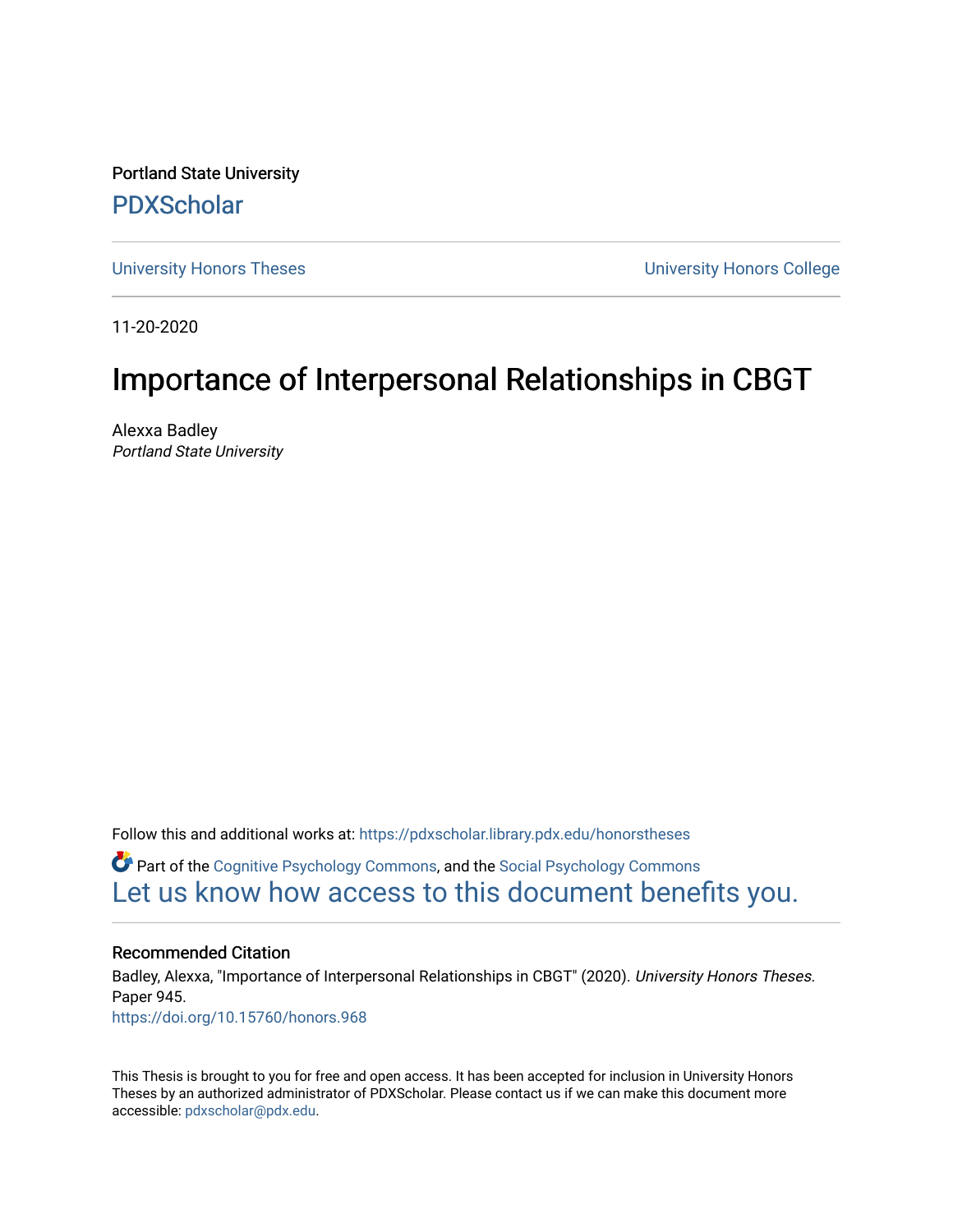by

Alexxa Badley

An undergraduate honors thesis submitted in partial fulfillment of the

requirements for the degree of

Bachelor of Science

in

University Honors

and

Psychology

Portland State University

Thesis Advisor

Dr. Meagan Lawler

Portland State University

2020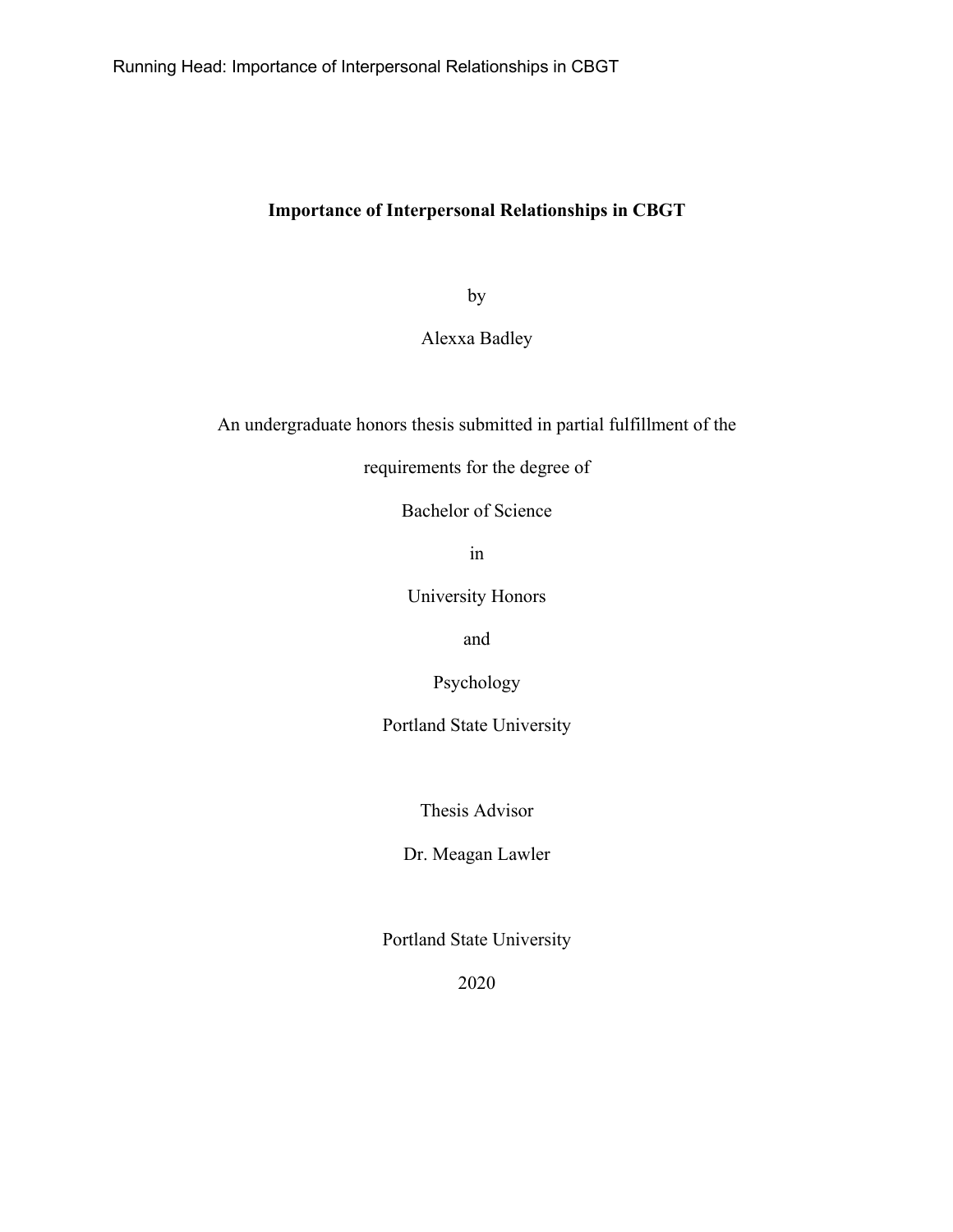# *Abstract:*

A literature review was conducted to answer the question, can CBGT and its emphasis on interpersonal relationships bolster the treatment of depression in adolescents? Adolescents were defined as anyone between the ages of 13-17, and depression as diagnosed by the DSM-V. It was found that CBGT had a strong effectiveness in the treatment of depression, lowering symptoms across the board. Teens found solidarity in having others that could relate to them and their personal experiences. Potential downfalls were the fact that time management was crucial to better treatment, making sure everyone had a chance to speak, as well as strong communication with the group therapist to tailor treatment to the needs of the group, without which, treatment could become less effective.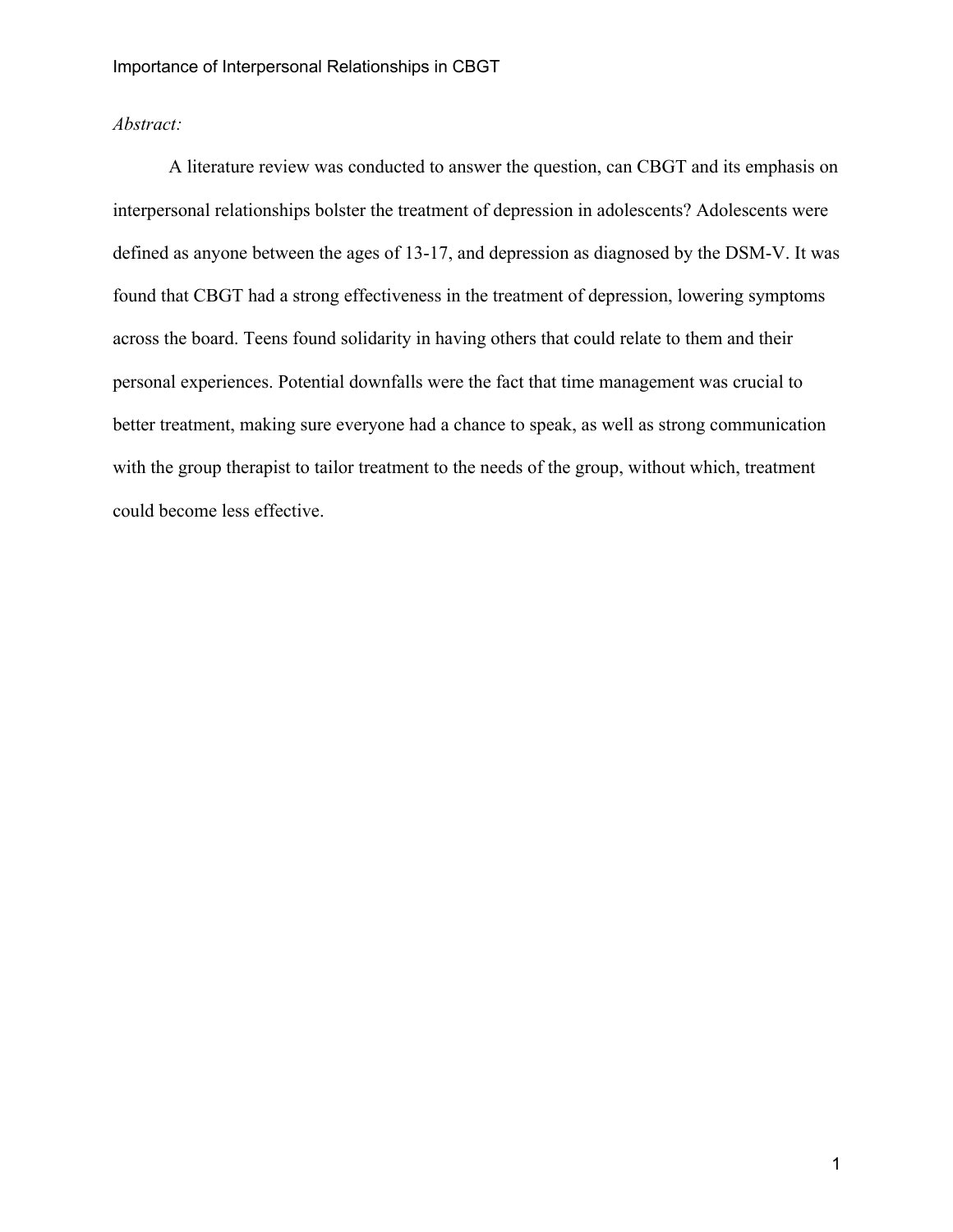# *Introduction:*

Cognitive Behavioral Therapy (CBT) is a widely used treatment strategy for a range of mental illnesses, one of which being depression. Traditionally, it is utilized in one on one therapy sessions, but is not as commonly used in group therapy (CBGT). As more research is being conducted on the efficacy of CBGT, it is being found to be very effective in the treatment of depression (McEvoy, Burgess & Nathan, 2012).

Among teens, group therapy is found to be very useful, as the comradery of their peers in treatment provides greater trust and support. In an experiment to implement a health education program among African American girls as taught by adult employees in beauty salons, one of the downfalls they noted was the mistrust between the salon workers and the adolescent girls. The adolescents almost always felt misunderstood and judged harshly for the way they felt, along with having worries about the protection of their privacy. In turn, they found that employees at the salon had many negative views of their teen clients as well, reiterating the girls worries (Lieberman & Harris, 2007). This rift is not isolated to this one example and can be a barrier in effective treatment of depression in adolescents.

With this in mind, one on one therapy may have potential downfalls among teens undergoing CBT if they don't fully trust their adult therapist and feel as though they aren't being understood. I'm posing the question, could CBT be bettered for adolescent patients if they expanded to CBGT? If so, this could strengthen and bolster treatment of depression in teens worldwide.

## *Background:*

CBT is a complex form of therapy in which the therapist sets out to change their client's cognitive reactions to events and stimuli, and their following behaviors. Broken down further,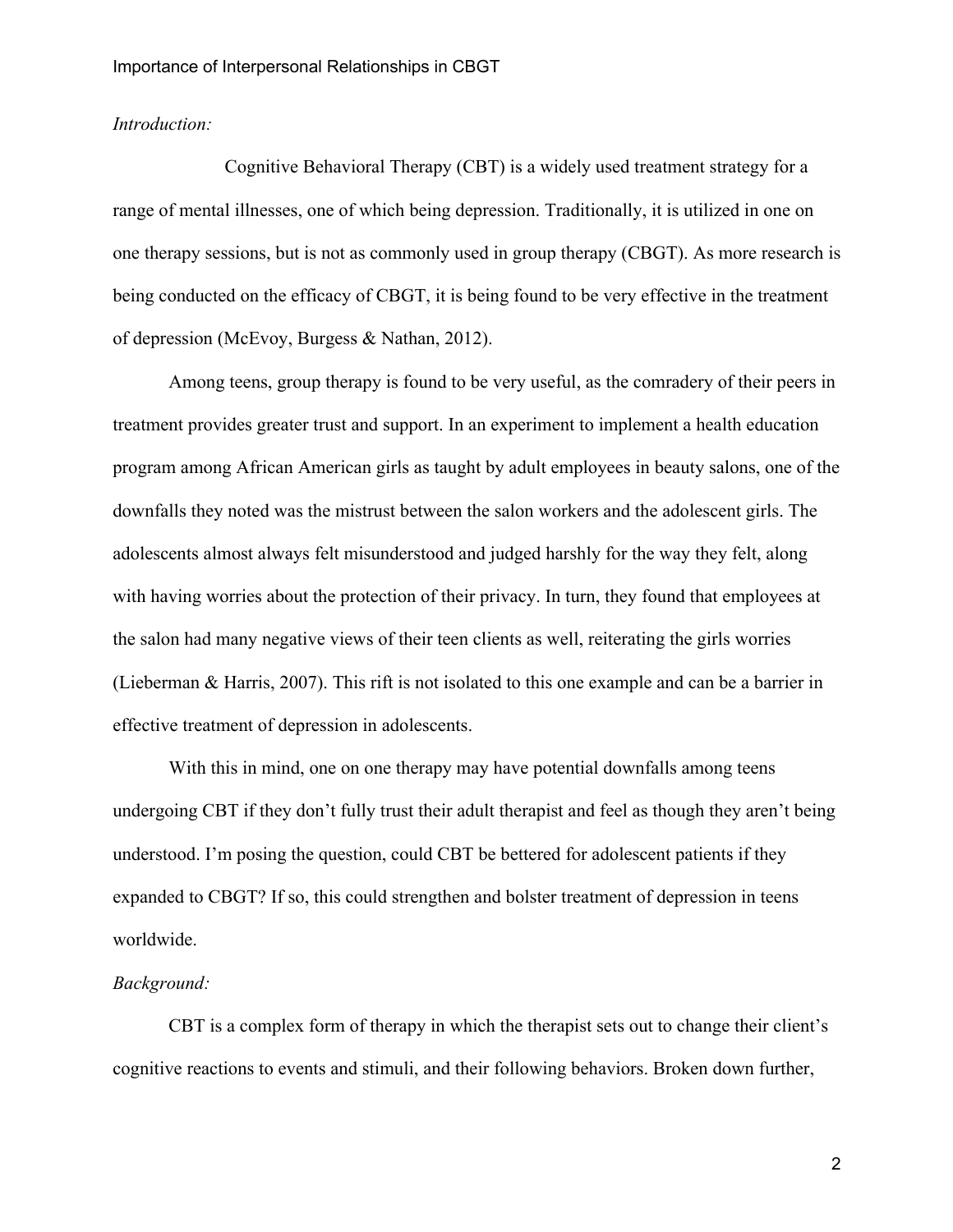there is a loop of thoughts effecting feelings, which effects behaviors and so on (Ugueto, 2019). CBT was created to restructure this cognitive process, and change how a person reacts to it (Nogueira-Arjona, et.al, 2016). Beginning its conception in the 1970's, it is typically used in adults and has been found to be highly effective when used to treat a range of mental illnesses, with most research focused on its efficacy in depression (Benjamin, et al., 2011). CBT is typically conducted over 12 weeks, broken into 3 modules that analyze thoughts, feelings, and relationships in conjunction with mood (Cumba-Avilés, 2016).

Stemming from its success with adults, researchers began to look at the usefulness of CBT among adolescents and children when the program, Improving Access to Psychological Therapies (IAPT), expanded to include children and teens as well (Stallard, Myles & Branson, 2014). It has been found that depression among adolescents is a large problem. In 2016, the Substance Abuse and Mental Health Services Administration (SAMHSA) reported that approximately 12.8% of kids between the ages of 12-17 struggled with depressive episodes, and that 40% of them struggled recurrent depressive episodes (Waldron, Howard & Reinecke, 2019).

CBGT is the group formatted version of CBT, allowing for peer-bonding and social support in treatment. To better understand the importance of these relationships, one study looked at the effectiveness of group therapy, and was conducted among women with breast cancer, who had developed depression. Split into two groups, one undergoing CBT, and the other undergoing group therapy, they found that those in group had greater reduction of symptoms and reported higher quality of life upon conclusion, having experienced social support and interpersonal bonding with those facing the same experiences as them; it created a deeper level of understanding and acceptance (Bellver-Pérez, Peris-Juan & Santaballa-Beltrán, 2019).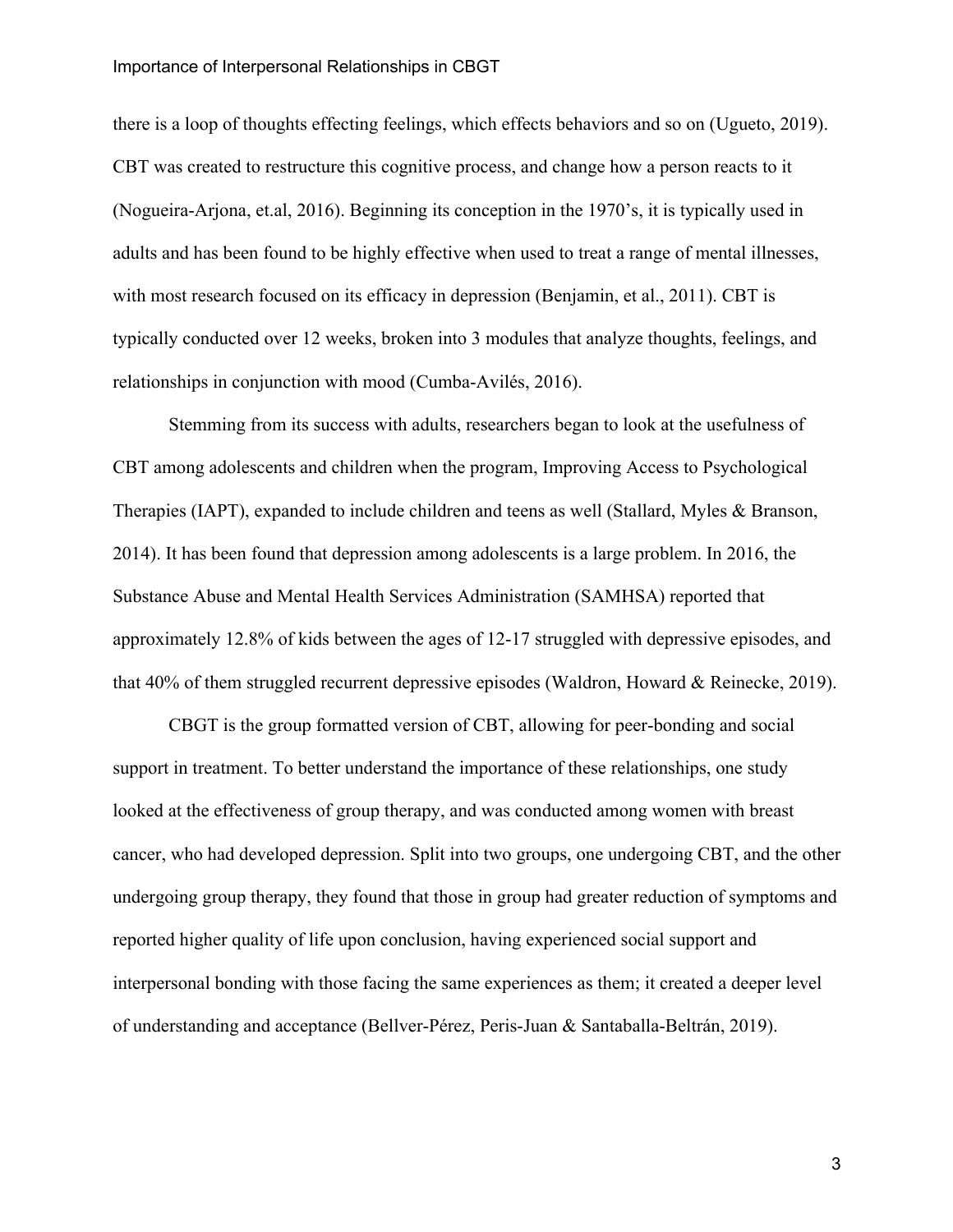In another experiment in which researchers were testing the efficacy of CBGT on anxiety and depression, participants began with a pre-test to gain knowledge of their current symptoms and the severity. Upon finishing, when tested again, they found that while 50%-70% were found to be in the severe range upon beginning the study, after completion of multiple sessions of CBGT, less than 20% of them were still in the same range as in the pre-testing, having great symptom reduction (Fogarty, Hevey & McCarthy, 2019).

Group therapy and social support have been proven to be effective in treatment with integrative theoretical models illustrating the importance of interpersonal relationships in both bolstering or hindering depressive symptoms (McEvoy, Burgess & Nathan, 2012). The bond that occurs between sharing similar experiences with others have been shown to help bolster the mindset of those undergoing mental health crises, allowing the client to feel truly understood, rather than just pitied or listened to by a therapist who has no scope of how they are feeling and what they are facing (Bellver-Pérez, Peris-Juan & Santaballa-Beltrán, 2019). In a somewhat similar experiment, adolescent females diagnosed with depression and PTSD after facing sexual abuse underwent CBGT, split into two groups. Upon completion of treatment, researchers noted significant reductions in depressive symptoms across the board, furthering the efficacy and importance of group therapy (Habigzang, de Freitas, Von Hohendorff & Koller, 2016).

One of the biggest downfalls of group therapy can be the sharing aspect of it. It has been found that those who struggle to maintain relationships and have higher interpersonal problems have a higher likelihood of dropping out of group therapy – specifically those who struggle with being open and being supportive – and those who stay and don't share receive virtually none of the benefits it can offer (McEvoy, Burgess & Nathan, 2012). Even so, a group member who is at least open to the idea may reap some of the benefits (Cumba-Avilés, 2017).

4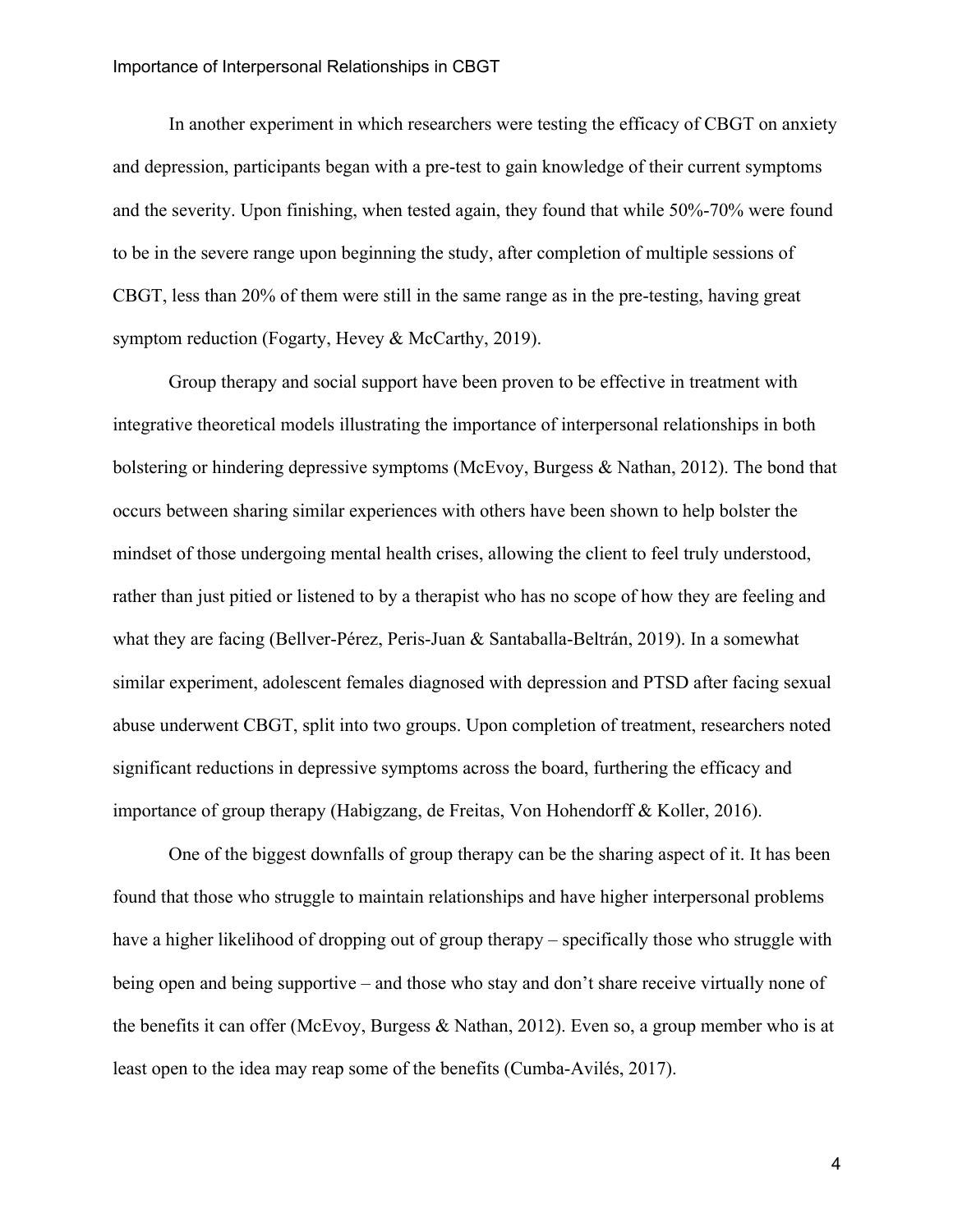With this in mind, it is important to note the mistrust of adults shared in adolescents, as well as taking into account the struggles they face such as finding independence, peer acceptance, and other facts that adults can't relate to that can cause emotional turmoil (Cumba-Avilés, 2016). Teens are facing a crucial period of social acceptance or social rejection among their peers, and depression has been found to lead to social withdrawal among sufferers, hindering their ability to find that acceptance with peers (McEvoy, Burgess & Nathan, 2013). Building strong social support at home and school has been linked to the alleviating of depressive triggers (Cheng, et.al, 2014).

Many youths have noted feeling untrusting of adults in their lives, and feeling that they aren't taken seriously or heard properly, with adults mirroring these fears in their opinions of teens (Lieberman & Harris, 2007). Therefore, I pose the question, could the bonding between adolescents and their peers, and the development of interpersonal skills and relationships in treatment further their outcome in therapy?

# *Methodology:*

For my research, I conducted a literature review of peer-reviewed studies that have sought to examine the effectiveness of CBGT in the treatment of depression and depressive symptoms, mainly anxiety, agoraphobia, and social withdrawal. To further narrow my research, I will be solely focusing on the adolescent demographic.

I reviewed the studies and their findings by highlighting the similarities in their tactics, identifying the differentiations among them, and crucially examining why they were or were not able to prove their hypotheses. From there, I analyzed the top 5 studies and how their results relate to the adolescent demographic, in conjunction with other findings, which I have defined as any individual between the ages of 13-18. While several studies I reviewed did not pertain to this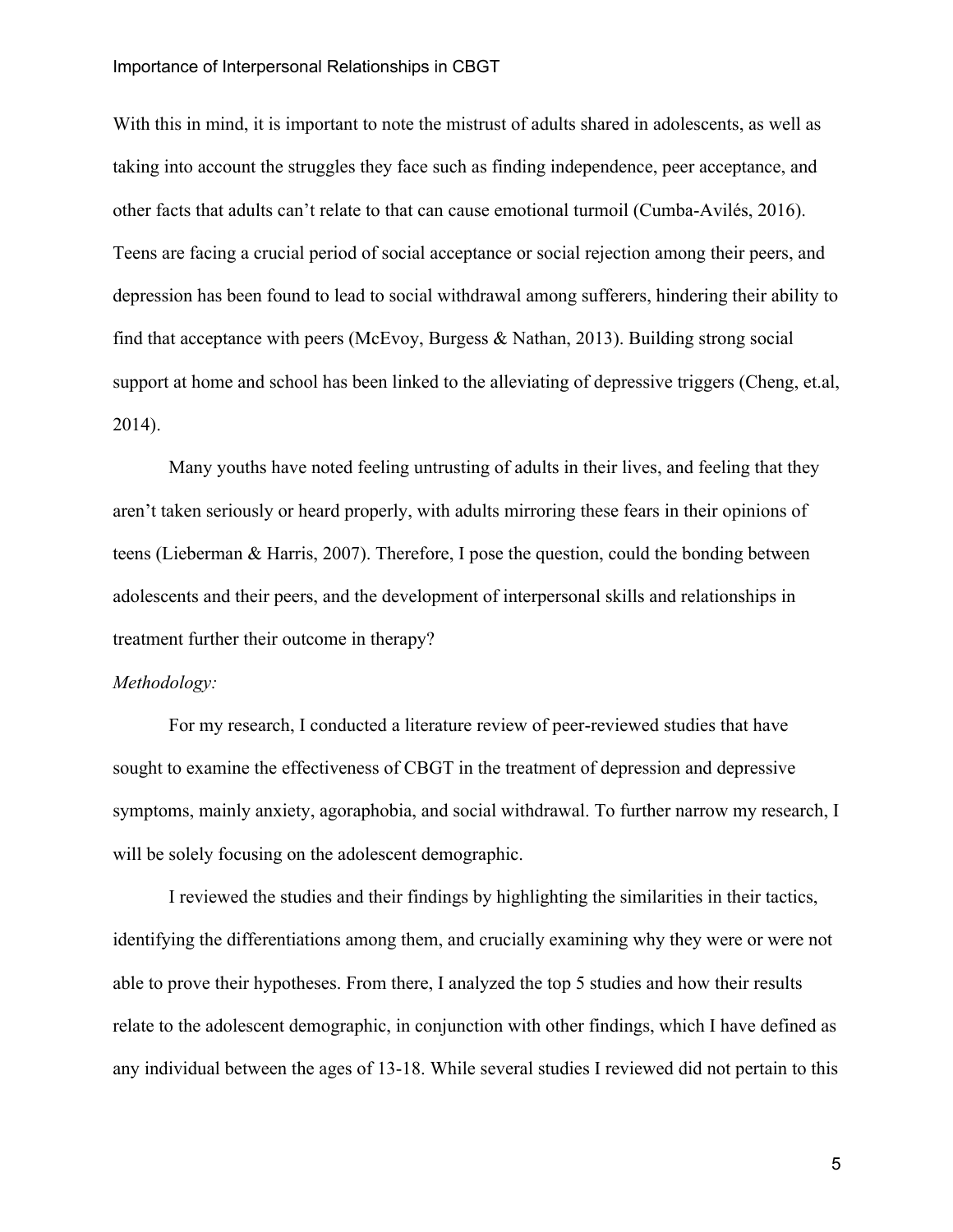demographic, I took their findings and reanalyzed through the scope of my criterion. In doing this, I have laid out a clearer path to effective treatment among depressed adolescents *Results:* 

# *Latinx Adolescent CBGT Case Study:*

A case study followed several adolescents, all of which had been diagnosed with Type 1 Diabetes, as well as depression. They put the children into a group, and followed their progress, as well as conducting interviews throughout the process to better understand how they were feeling. Teens noted feeling misunderstood, citing that their parents and friends didn't understand what it was like to have Type 1 Diabetes, and feeling that they had no one to relate to. As they got to know each other, the sessions began leading themselves with therapists there mainly to steer patients to a certain topic, but conversation flowing on its own. Upon completion of CBGT, they found that the adolescents had reduced rates of depression, as well as better selfcare skills, as learned from others in group.

Dropout rate was low, with one teen leaving the group due to not feeling comfortable with the sharing aspect, but his parents, as well as himself noted that he took better care of himself afterwards and dropped several unhealthy habits he had prior to treatment, taking away the effects even without completing treatment (Cumba-Avilés, 2017).

#### *Interpersonal Problems and their Outcomes in Treatment:*

Another study was conducted to look at how interpersonal problems (IPs) can effective group therapy treatment outcome for those diagnosed with Major Depressive Disorder (MDD). The first finding they noted was that higher levels of IPs were correlated with greater levels of depression, and those who had the hardest time being supportive and sociable had the worst Quality of Life (QoL) ratings. Upon completion of treatment, those who made it through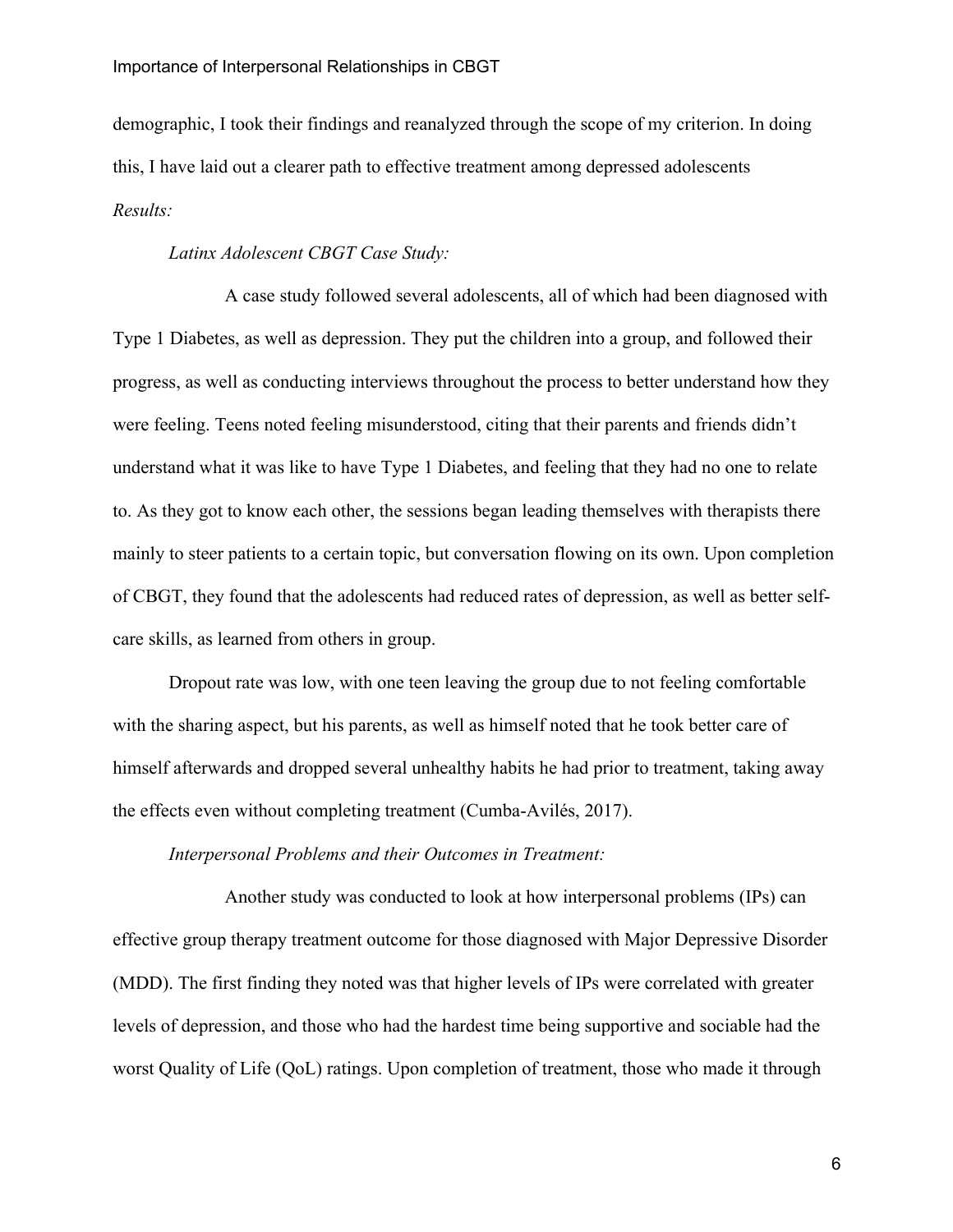the entirety of the group were found to have lowered IPs than when entering, with the sessions creating a safe space for them to be open and develop interpersonal skills. Upon ending the study, they noted their finding of IPs playing a direct role in the maintenance or exacerbation of depressive symptoms and CBGT being important in creating a place to share without fear of judgment or gossip (McEvoy, Burgess & Nathan, 2013).

## *Weekly Text Messaging in CBGT:*

This study took a group of patients referred to CBGT, and sent a weekly text message to see how this would engage patients. Out of 79 patients undergoing CBGT, 39 were selected to receive a once weekly text message, encouraging them to continue practicing what they had learned in group during the previous session. This took the social support outside of the office, and into their patients' home, reminding them that they are not alone, and gauging if this could bolster their treatment. Upon completion, it was found that the patients who received text messages had further reduced symptoms than those who only underwent CBGT at post-test, and continued on through a later follow-up (Truzoli, Rovetta, Nola, Matteucci & Viganò, 2019).

# *Preventive Intervention for Depression in Youth:*

This study focused on the importance of the treatment of depression in youth, beginning with noting that depression typically begins showing up in adolescence. They also add that in leaving depression untreated in adolescents, it can lead to poor social functioning, higher rates of mortality, and increased risks of comorbidity. With this is mind, they tailored their intervention strategy to arm teens with coping and resilience strategies that they can use throughout life and help get a handle on mental illness before it begins or worsens, with the rate of likelihood jumping from 5% in early teens to 20% in later teens. They found that intervention in youth is a helpful tool in preparing teens and a cost-effective solution to leaving adolescents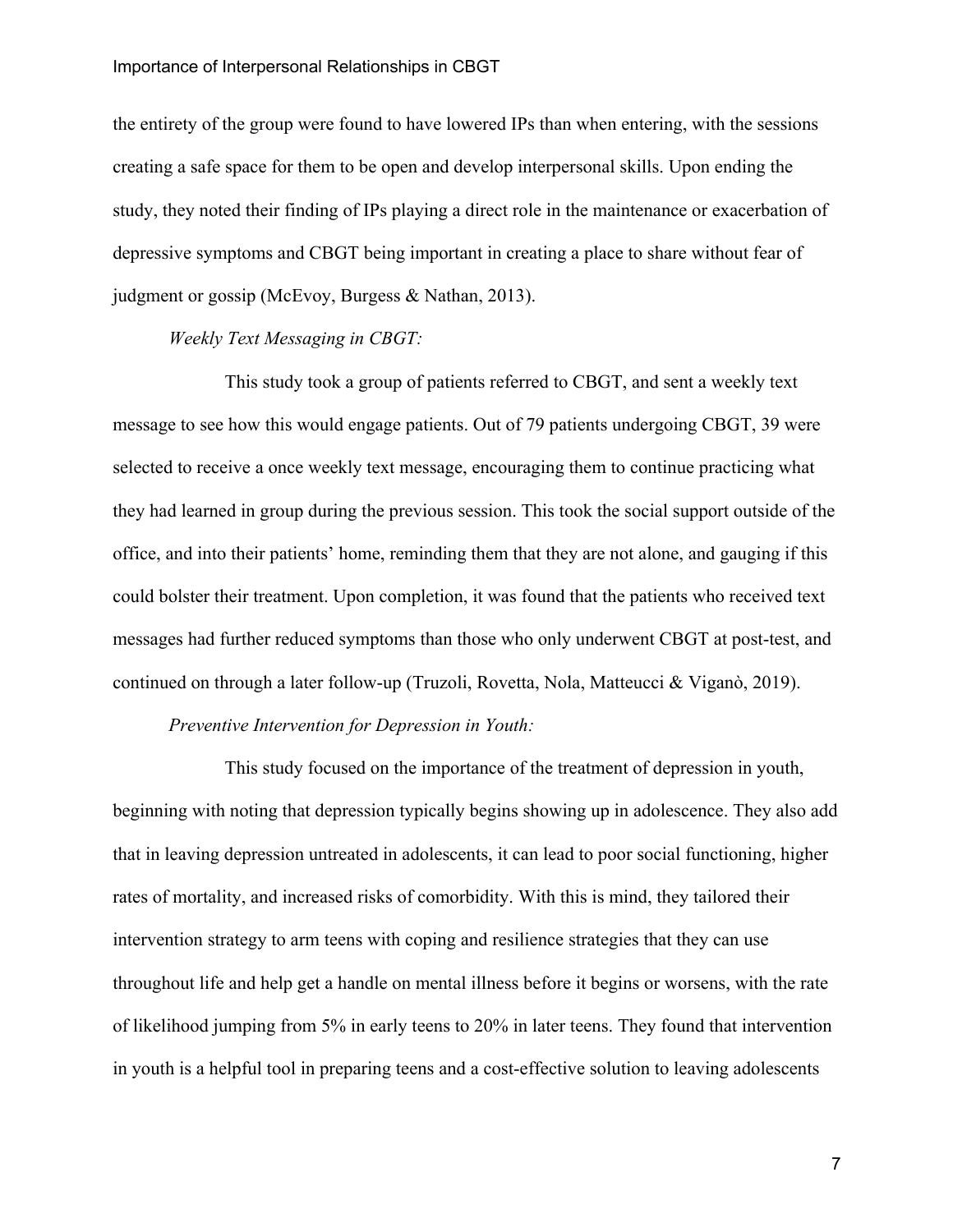untreated and facing worsening symptoms and further factors, such as trying to find a job, moving out, etc., and others associated with age (Ssegonja, et. al., 2020).

# *CBGT for Those on a Waitlist for Individual Therapy:*

This study looked at treating individuals waiting for one-on-one therapy with CBGT to help in the meantime and prevent worsening symptoms during this period. All involved were diagnosed with depression and faced a chronic illness – i.e. heart disease, cancer, diabetes, etc. – that played a role in their depressive symptoms. While this study wasn't able to find sustained results after treatment, it illustrated the importance of routine treatment, noting that this finding was most likely due to the quick end to treatment, without a sustainable model to continue improvement. They also noted the fact that many individuals didn't like the idea of participating in group therapy sessions when they were initially seeking out one-on-one sessions (Ruesch, et. al., 2017).

#### *Discussion:*

Overall, the findings for CBGT in treatment of depression in adolescents was very strong with reduced symptoms across each category. Along with this, each study had a similar positive outcome with social support involved. As people were able to create bonds with others undergoing the same experiences with them, they opened up more, and took more away from therapy, emphasizing the importance of social support.

Circling back to adolescents, that they are facing a crucial period of social acceptance or social rejection, and those with depression will likely see a withdrawal in social activities during this important period of development (McEvoy, Burgess & Nathan, 2013). CBGT allows for a social lab in which they can open up with their peers and develop those skills, along with skills to aid in the treatment of their depression. CBGT also allows for the bypassing of a mistrustful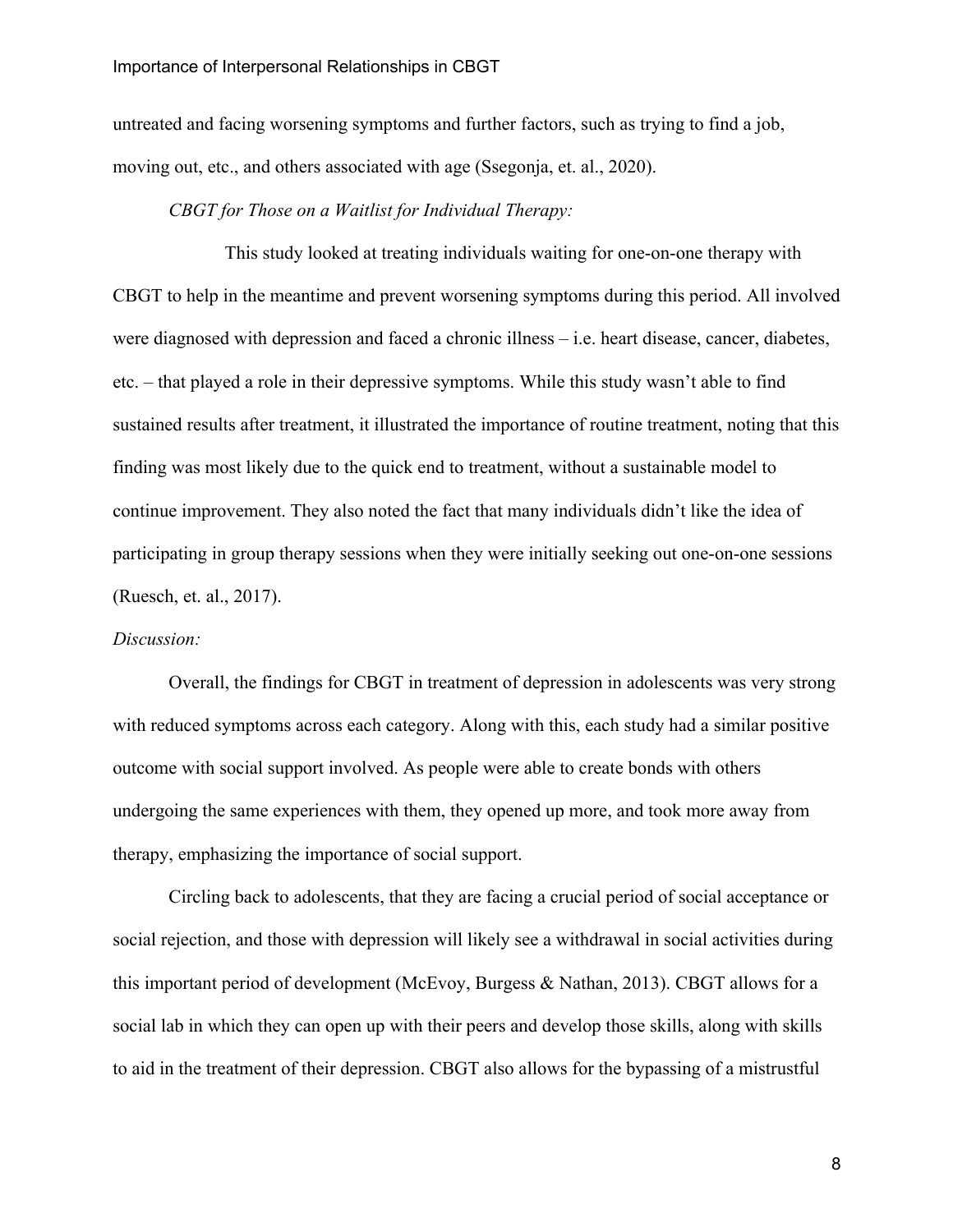situation with an adult therapist; noting once again, the in-group/out-group mentality of teens and adults, providing a safe place of their peers can allow for more involvement in treatment and better outcomes upon completion (Lieberman & Harris, 2007).

Interpersonal skills are crucial throughout life, not just during this period of one's life. They are used in finding a partner, creating a social support network, even getting and keeping a job. This goes further than introversion and extroversion; we all need to feel accepted and understood to grow in life and leaving these issues untreated can worsen depression, making CBGT even more important with its emphasis on developing these skills.

Among these studies, the most important hinderances to treatment was communication and personality types. Those who struggled to be supportive and be open had the highest rates of dropout, along with those who simply did not want to be there. Being open-minded and involved was crucial to a beneficial outcome, as well as being communicative with the group therapist. One of the downfalls of group therapy is that not everyone gets their own clinical hour; their time is shared amongst other group members. For this reason, it is important that members are talking to the therapist to tailor the meeting to best serve the allotted time and the individuals in the group (Thimm & Antonsen, 2014).

The limitations of this study were due to the literature review nature. While I initially hoped to interview adolescents and group therapists, I was unable to do so, due to the pandemic. If I were to further my research, I would begin there, gaining first-hand input on the experience of those undergoing CBGT. Overall, however, I believe that CBGT and the interpersonal skills developed among peers are among the best treatment strategies for adolescents, with research to back this claim, and these findings are crucial to lowering rates of depression and increasing treatment effectiveness in teens worldwide.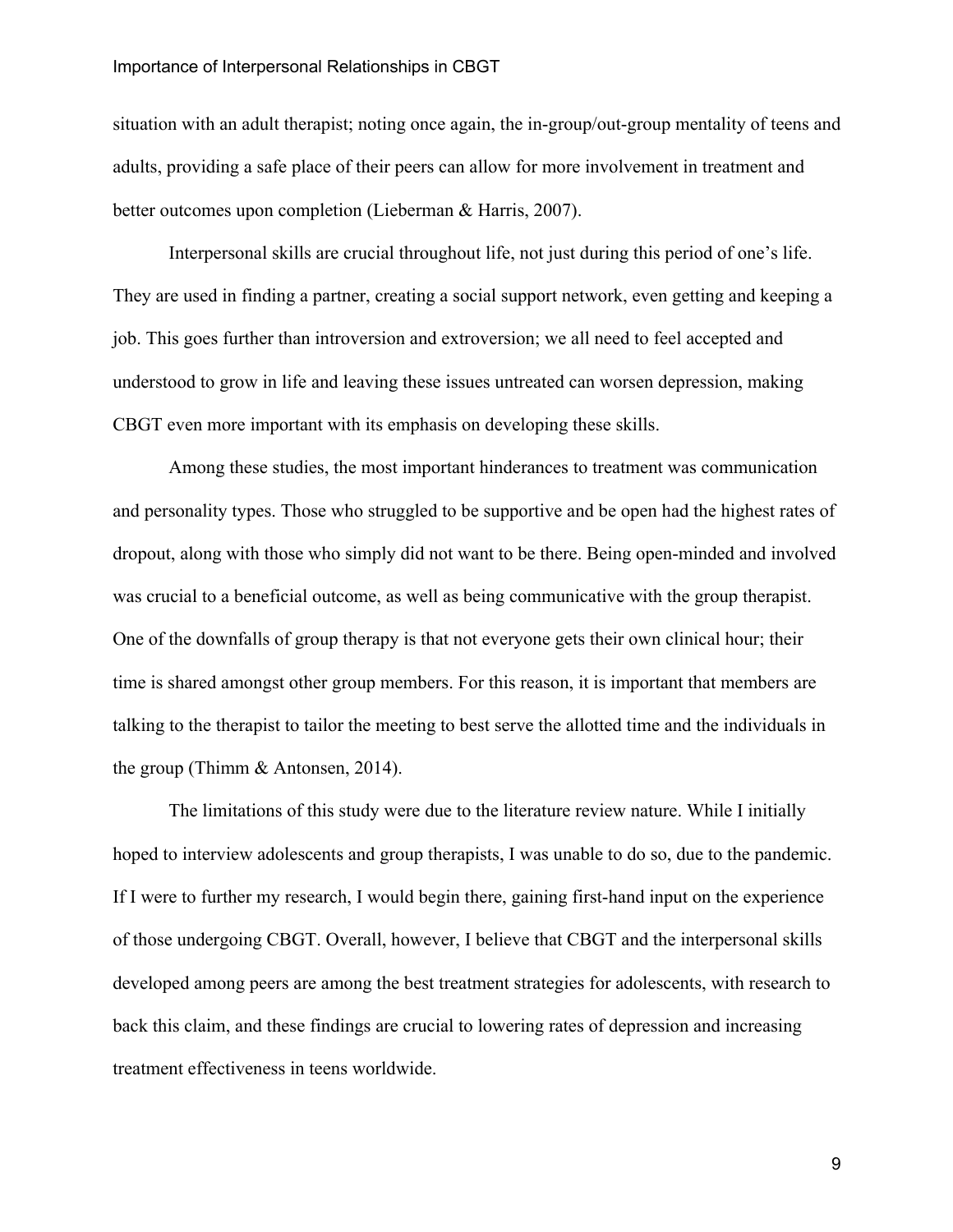#### *References:*

- Benner, A. D., Boyle, A. E., & Bakhtiari, F. (2017). Understanding students' transition to high school: Demographic variation and the role of supportive relationships. Journal of youth and adolescence, 46(10), 2129-2142.
- Bellver-Pérez, A., Peris-Juan, C., & Santaballa-Beltrán, A. (2019). Effectiveness of therapy group in women with localized breast cancer. International Journal of Clinical and Health Psychology, 19(2), 107-114.
- Bilet, T., Olsen, T., Andersen, J. R., & Martinsen, E. W. (2020). Cognitive behavioral group therapy for panic disorder in a general clinical setting: a prospective cohort study with 12 to 31-years follow-up. BMC Psychiatry, 20(1), 1-7.
- Brakemeier, E. L., Merkl, A., Wilbertz, G., Quante, A., Regen, F., Bührsch, N., ... & Heuser, I. (2014). Cognitive-behavioral therapy as continuation treatment to sustain response after electroconvulsive therapy in depression: a randomized controlled trial. Biological psychiatry, 76(3), 194-202.
- Cheng, Y., Li, X., Lou, C., Sonenstein, F. L., Kalamar, A., Jejeebhoy, S., ... & Ojengbede, O. (2014). The association between social support and mental health among vulnerable adolescents in five cities: findings from the study of the well-being of adolescents in vulnerable environments. Journal of Adolescent Health, 55(6), S31-S38.
- Cumba-Avilés, E. (2017). Cognitive-behavioral group therapy for Latino youth with type 1 diabetes and depression: a case study. Clinical case studies, 16(1), 58-75.
- Fogarty, C., Hevey, D., & McCarthy, O. (2019). Effectiveness of cognitive behavioral group therapy for social anxiety disorder: long-term benefits and aftercare. Behavioral and cognitive psychotherapy, 47(5), 501-513.
- Habigzang, L. F., de Freitas, C. P. P., Von Hohendorff, J., & Koller, S. H. (2016). Cognitive-behavioral group therapy for girl victims of sexual violence in Brazil: are there differences in effectiveness when applied by different groups of psychologists? Anales de Psicología/Annals of Psychology, 32(2), 433-441.
- Hauksson, P., Ingibergsdóttir, S., Gunnarsdóttir, T., & Jónsdóttir, I. H. (2017). Effectiveness of cognitive behaviour therapy for treatmentresistant depression with psychiatric comorbidity: comparison of individual versus group CBT in an interdisciplinary rehabilitation setting. Nordic journal of psychiatry, 71(6), 465-472.
- Kazantzis, N., Clayton, X., Cronin, T. J., Farchione, D., Limburg, K., & Dobson, K. S. (2018). The Cognitive Therapy Scale and Cognitive Therapy Scale-Revised as measures of therapist competence in cognitive behavior therapy for depression: Relations with short and long term outcome. Cognitive Therapy and Research, 42(4), 385-397.
- Knoll, L. J., Gaule, A., Lazari, A., Jacobs, E. A. K., & Blakemore, S. J. (2020). Neural correlates of social influence on risk perception during development. Social Neuroscience, 15(3), 355-367.
- Lieberman, A., & Harris, D. (2007). Acknowledging adult bias: a focus-group approach to utilizing beauty salons as health-education portals for inner-city adolescent girls. Health promotion practice, 8(2), 205-213.
- Marwood, H., & Hewitt, O. (2013). Evaluating an anxiety group for people with learning disabilities using a mixed methodology. British Journal of Learning Disabilities, 41(2), 150-158.
- McEvoy, P. M., Burgess, M. M., & Nathan, P. (2013). The relationship between interpersonal problems, negative cognitions, and outcomes from cognitive behavioral group therapy for depression. *Journal of Affective Disorders*, *150*(2), 266-275.